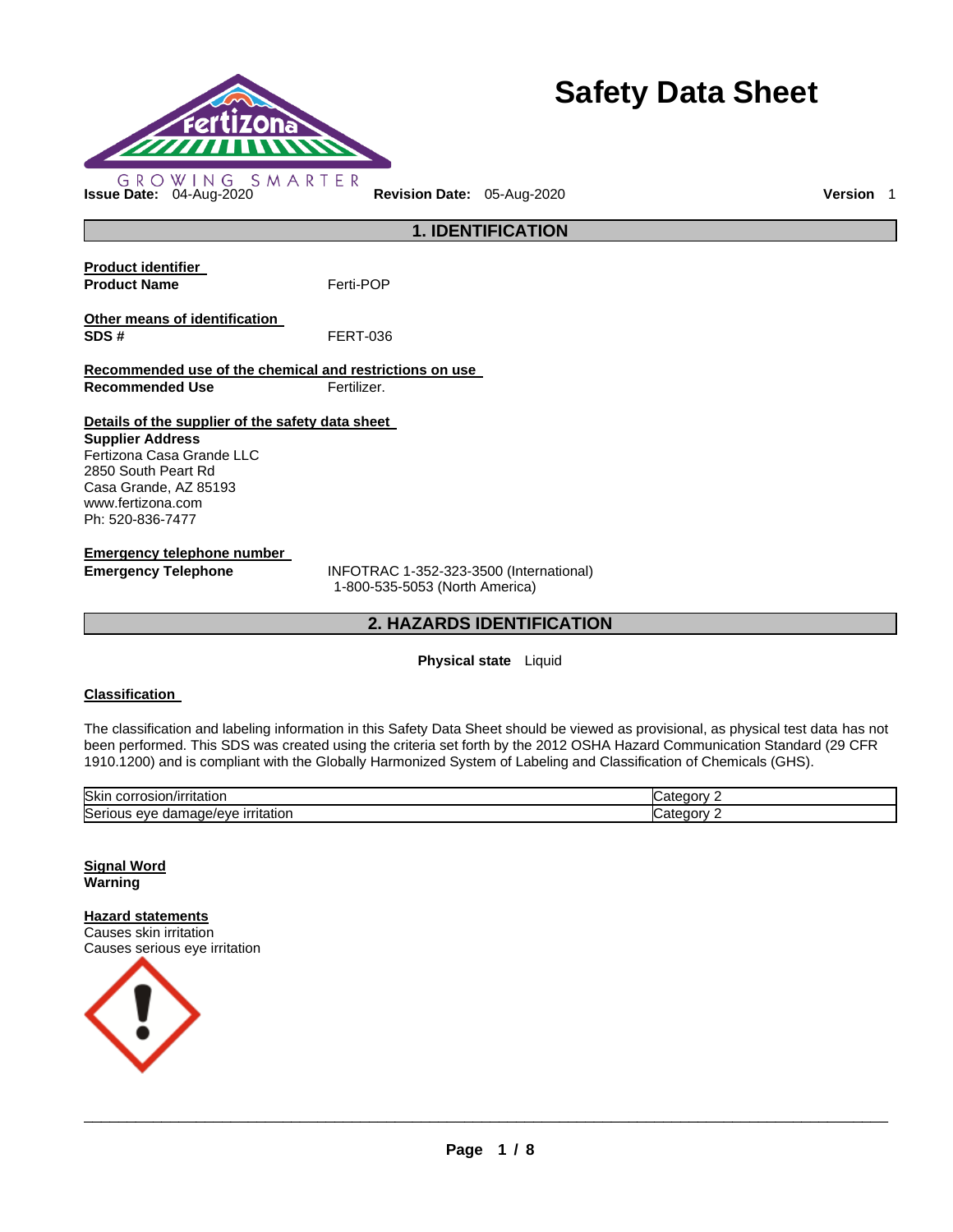#### **Precautionary Statements - Prevention**

Wash face, hands and any exposed skin thoroughly after handling Wear protective gloves/protective clothing/eye protection/face protection

# **Precautionary Statements - Response**

IF IN EYES: Rinse cautiously with water for several minutes. Remove contact lenses, if present and easy to do. Continue rinsing If eye irritation persists: Get medical advice/attention If skin irritation occurs: Get medical advice/attention Take off contaminated clothing and wash before reuse IF ON SKIN: Wash with plenty of water and soap

\_\_\_\_\_\_\_\_\_\_\_\_\_\_\_\_\_\_\_\_\_\_\_\_\_\_\_\_\_\_\_\_\_\_\_\_\_\_\_\_\_\_\_\_\_\_\_\_\_\_\_\_\_\_\_\_\_\_\_\_\_\_\_\_\_\_\_\_\_\_\_\_\_\_\_\_\_\_\_\_\_\_\_\_\_\_\_\_\_\_\_\_\_

#### **Other hazards**

Harmful to aquatic life with long lasting effects

# **3. COMPOSITION/INFORMATION ON INGREDIENTS**

**Chemical Nature** Derived from Ammonium polyphosphate, sodium tetraborate, Copper EDTA, Iron DTPA, Manganese EDTA, Zinc EDTA and Sodium molybdate. Please see products label for more info.

| <b>Chemical name</b>     | <b>CAS No</b> | Weight-%  |
|--------------------------|---------------|-----------|
| <b>Phosphoric Acid</b>   | 7664-38-2     | 10۰<br>၁- |
| ı hvdroxide<br>'otassium | 1310-58-3     |           |

\*\*If Chemical Name/CAS No is "proprietary" and/or Weight-% is listed as a range, the specific chemical identity and/or percentage of composition has been withheld as a trade secret.\*\*

# **4. FIRST AID MEASURES**

#### **Description of first aid measures**

| <b>Eve Contact</b>                                                         | Immediately flush with plenty of water. After initial flushing, remove any contact lenses and<br>continue flushing for at least 15 minutes. If eye irritation persists: Get medical<br>advice/attention. |  |  |  |
|----------------------------------------------------------------------------|----------------------------------------------------------------------------------------------------------------------------------------------------------------------------------------------------------|--|--|--|
| <b>Skin Contact</b>                                                        | Wash off immediately with soap and plenty of water while removing all contaminated<br>clothes and shoes. If skin irritation persists, call a physician.                                                  |  |  |  |
| <b>Inhalation</b>                                                          | Remove exposed individual(s) to fresh air for 20 minutes. Consult a physician/poison center<br>if individual's condition declines or if symptoms persist.                                                |  |  |  |
| Ingestion                                                                  | Rinse mouth. Do NOT induce vomiting. Drink 1 or 2 glasses of water. Never give anything<br>by mouth to an unconscious person. Call a poison center or doctor/physician if you feel<br>unwell.            |  |  |  |
| Most important symptoms and effects, both acute and delayed                |                                                                                                                                                                                                          |  |  |  |
| <b>Symptoms</b>                                                            | Causes serious eye irritation. Causes skin irritation. May cause nausea, vomiting,<br>stomachache, and diarrhea.                                                                                         |  |  |  |
| Indication of any immediate medical attention and special treatment needed |                                                                                                                                                                                                          |  |  |  |

**Notes to Physician**  Treat symptomatically.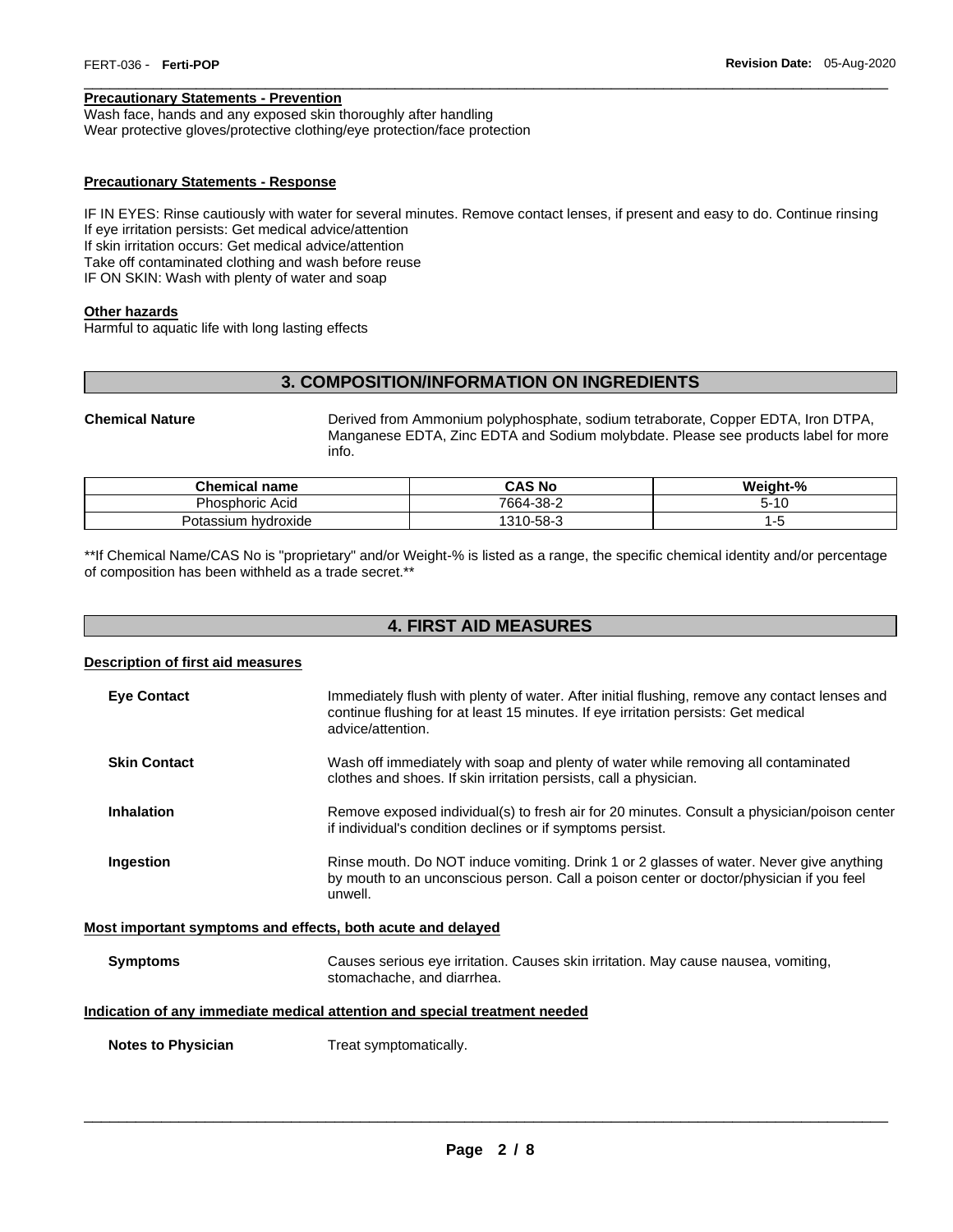# \_\_\_\_\_\_\_\_\_\_\_\_\_\_\_\_\_\_\_\_\_\_\_\_\_\_\_\_\_\_\_\_\_\_\_\_\_\_\_\_\_\_\_\_\_\_\_\_\_\_\_\_\_\_\_\_\_\_\_\_\_\_\_\_\_\_\_\_\_\_\_\_\_\_\_\_\_\_\_\_\_\_\_\_\_\_\_\_\_\_\_\_\_ **5. FIRE-FIGHTING MEASURES**

#### **Suitable Extinguishing Media**

Use extinguishing measures that are appropriate to local circumstances and the surrounding environment.

#### **Unsuitable Extinguishing Media** Not determined.

# **Specific Hazards Arising from the Chemical**

Product is not flammable or combustible.

#### **Protective equipment and precautions for firefighters**

As in any fire, wear self-contained breathing apparatus pressure-demand, MSHA/NIOSH (approved or equivalent) and full protective gear.

# **6. ACCIDENTAL RELEASE MEASURES**

#### **Personal precautions, protective equipment and emergency procedures**

|  | <b>Personal Precautions</b> | Use personal protective equipment as required. |
|--|-----------------------------|------------------------------------------------|
|--|-----------------------------|------------------------------------------------|

#### **Environmental precautions**

**Environmental precautions** See Section 12 for additional Ecological Information.

#### **Methods and material for containment and cleaning up**

| <b>Methods for Containment</b> | Prevent further leakage or spillage if safe to do so. Soak up and contain spill with an |
|--------------------------------|-----------------------------------------------------------------------------------------|
|                                | absorbent material.                                                                     |
|                                |                                                                                         |

# **Methods for Clean-Up** Reclaim where possible. Sweep up and shovel into suitable containers for disposal.

# **7. HANDLING AND STORAGE**

#### **Precautions for safe handling**

**Advice on Safe Handling** Handle in accordance with good industrial hygiene and safety practice. Wear appropriate personal protective equipment. Wash face, hands and any exposed skin thoroughly after handling. Avoid contact with skin, eyes or clothing. Avoid breathing vapors or mists. Use only with adequate ventilation.

#### **Conditions for safe storage, including any incompatibilities**

| <b>Storage Conditions</b> | Keep containers tightly closed in a dry, cool and well-ventilated place. Store at<br>temperatures above 32°F. |
|---------------------------|---------------------------------------------------------------------------------------------------------------|
| Incompatible Materials    | Strong oxidizing agents. Strong acids. Strong bases.                                                          |

# **8. EXPOSURE CONTROLS/PERSONAL PROTECTION**

# **Exposure Guidelines**

| <b>Chemical name</b>             | <b>ACGIH TLV</b>            | <b>OSHA PEL</b>                       | <b>NIOSH IDLH</b>            |
|----------------------------------|-----------------------------|---------------------------------------|------------------------------|
| Phosphoric Acid                  | STEL: $3 \text{ mg/m}^3$    | TWA: 1 mg/m <sup>3</sup>              | IDLH: 1000 mg/m <sup>3</sup> |
| 7664-38-2                        | TWA: 1 mg/m <sup>3</sup>    | (vacated) TWA: 1 mg/m <sup>3</sup>    | TWA: 1 mg/m <sup>3</sup>     |
|                                  |                             | (vacated) STEL: $3 \text{ mg/m}^3$    | STEL: 3 mg/m <sup>3</sup>    |
| Potassium hydroxide<br>1310-58-3 | Ceiling: $2 \text{ mg/m}^3$ | (vacated) Ceiling: $2 \text{ mg/m}^3$ | Ceiling: $2 \text{ mg/m}^3$  |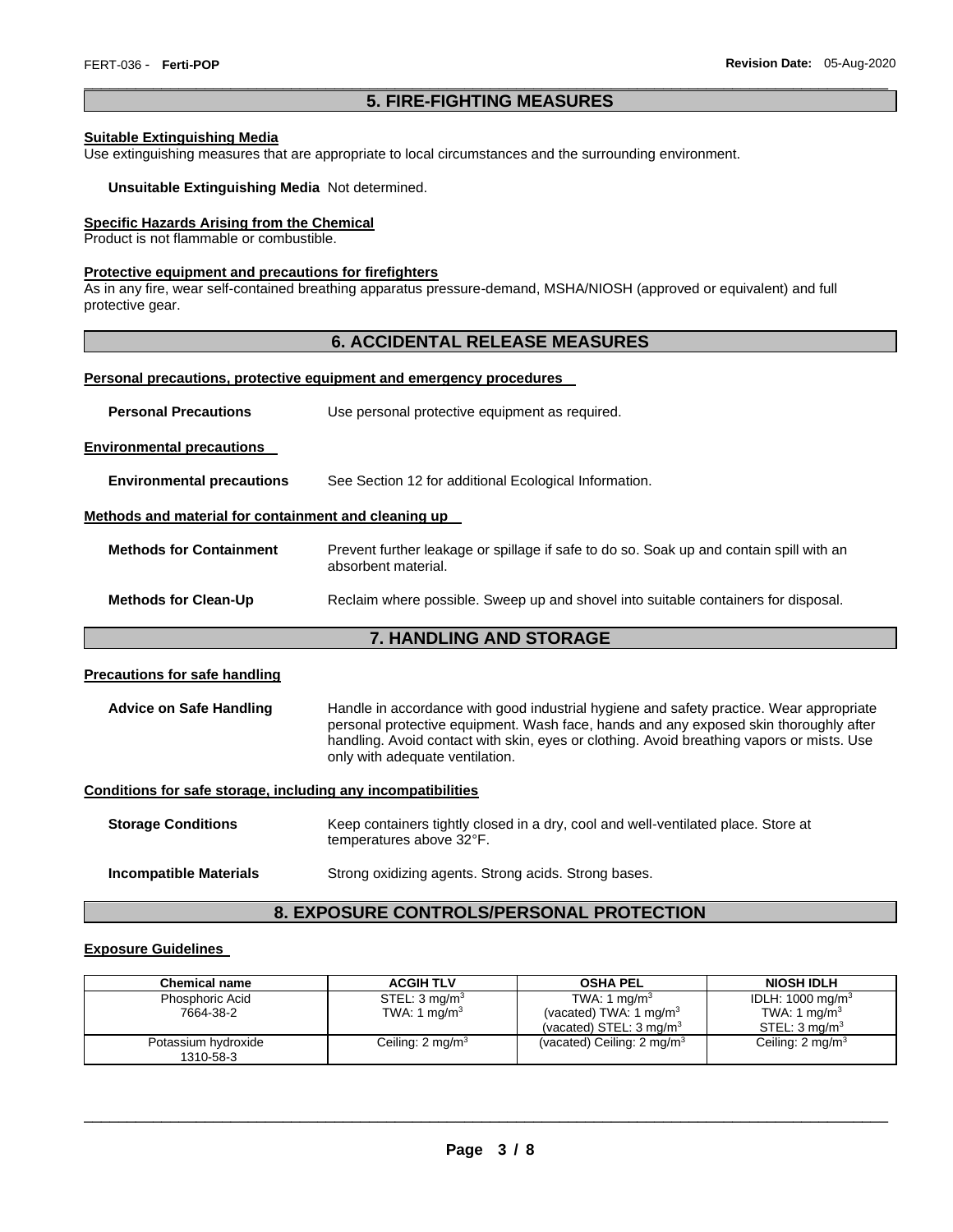# **Appropriate engineering controls**

| <b>Engineering Controls</b>     | Apply technical measures to comply with the occupational exposure limits. Maintain eye<br>wash fountain and quick-drench facilities in work area.                                                                                                                                                                              |  |
|---------------------------------|--------------------------------------------------------------------------------------------------------------------------------------------------------------------------------------------------------------------------------------------------------------------------------------------------------------------------------|--|
|                                 | <u>Individual protection measures, such as personal protective equipment</u>                                                                                                                                                                                                                                                   |  |
| <b>Eye/Face Protection</b>      | Wear eye/face protection. Refer to 29 CFR 1910.133 for eye and face protection<br>regulations.                                                                                                                                                                                                                                 |  |
| <b>Skin and Body Protection</b> | Wear protective gloves and protective clothing. Reference Wiley's "Quick Selection Guide"<br>to Chemical Protective Clothing". Refer to 29 CFR 1910.138 for appropriate skin and body<br>protection.                                                                                                                           |  |
| <b>Respiratory Protection</b>   | If necessary, wear a MSHA/NIOSH-approved respirator. Refer to 29 CFR 1910.134 for<br>respiratory protection requirements.                                                                                                                                                                                                      |  |
|                                 | General Hygiene Considerations Avoid contact with skin, eyes and clothing. After handling this product, wash hands before<br>eating, drinking, or smoking. If contact occurs, remove contaminated clothing. If needed,<br>take first aid action shown on section 4 of this SDS. Launder contaminated clothing before<br>reuse. |  |

\_\_\_\_\_\_\_\_\_\_\_\_\_\_\_\_\_\_\_\_\_\_\_\_\_\_\_\_\_\_\_\_\_\_\_\_\_\_\_\_\_\_\_\_\_\_\_\_\_\_\_\_\_\_\_\_\_\_\_\_\_\_\_\_\_\_\_\_\_\_\_\_\_\_\_\_\_\_\_\_\_\_\_\_\_\_\_\_\_\_\_\_\_

# **9. PHYSICAL AND CHEMICAL PROPERTIES**

# **Information on basic physical and chemical properties**

| <b>Physical state</b>                | Liquid               |
|--------------------------------------|----------------------|
| Appearance                           | Not determined       |
| Color                                | Not determined       |
|                                      |                      |
| <b>Property</b>                      | <b>Values</b>        |
| рH                                   | Not determined       |
| Melting point / freezing point       | Not determined       |
| <b>Boiling point / boiling range</b> | Not determined       |
| <b>Flash point</b>                   | Not determined       |
| <b>Evaporation Rate</b>              | Not determined       |
| <b>Flammability (Solid, Gas)</b>     | Not determined       |
| <b>Flammability Limit in Air</b>     |                      |
| Upper flammability or explosive      | Not determined       |
| limits                               |                      |
| Lower flammability or explosive      | Not determined       |
| limits                               |                      |
| <b>Vapor Pressure</b>                | Not determined       |
| <b>Vapor Density</b>                 | Not determined       |
| <b>Relative Density</b>              | Not determined       |
| <b>Water Solubility</b>              | Soluble in water     |
| Solubility in other solvents         | Not determined       |
| <b>Partition Coefficient</b>         | Not determined       |
| <b>Autoignition temperature</b>      | Not determined       |
| <b>Decomposition temperature</b>     | Not determined       |
| <b>Kinematic viscosity</b>           | Not determined       |
| <b>Dynamic Viscosity</b>             | Not determined       |
| <b>Explosive Properties</b>          | Not determined       |
| <b>Oxidizing Properties</b>          | Not determined       |
|                                      |                      |
| <b>Other information</b>             |                      |
| <b>Liquid Density</b>                | 11.85 lbs/gal @ 68°F |
|                                      |                      |

**Apple Therefore End Codor<br>
<b>A** Post determined **Odor Threshold** Not determined **Odor Threshold** 

Remarks • Method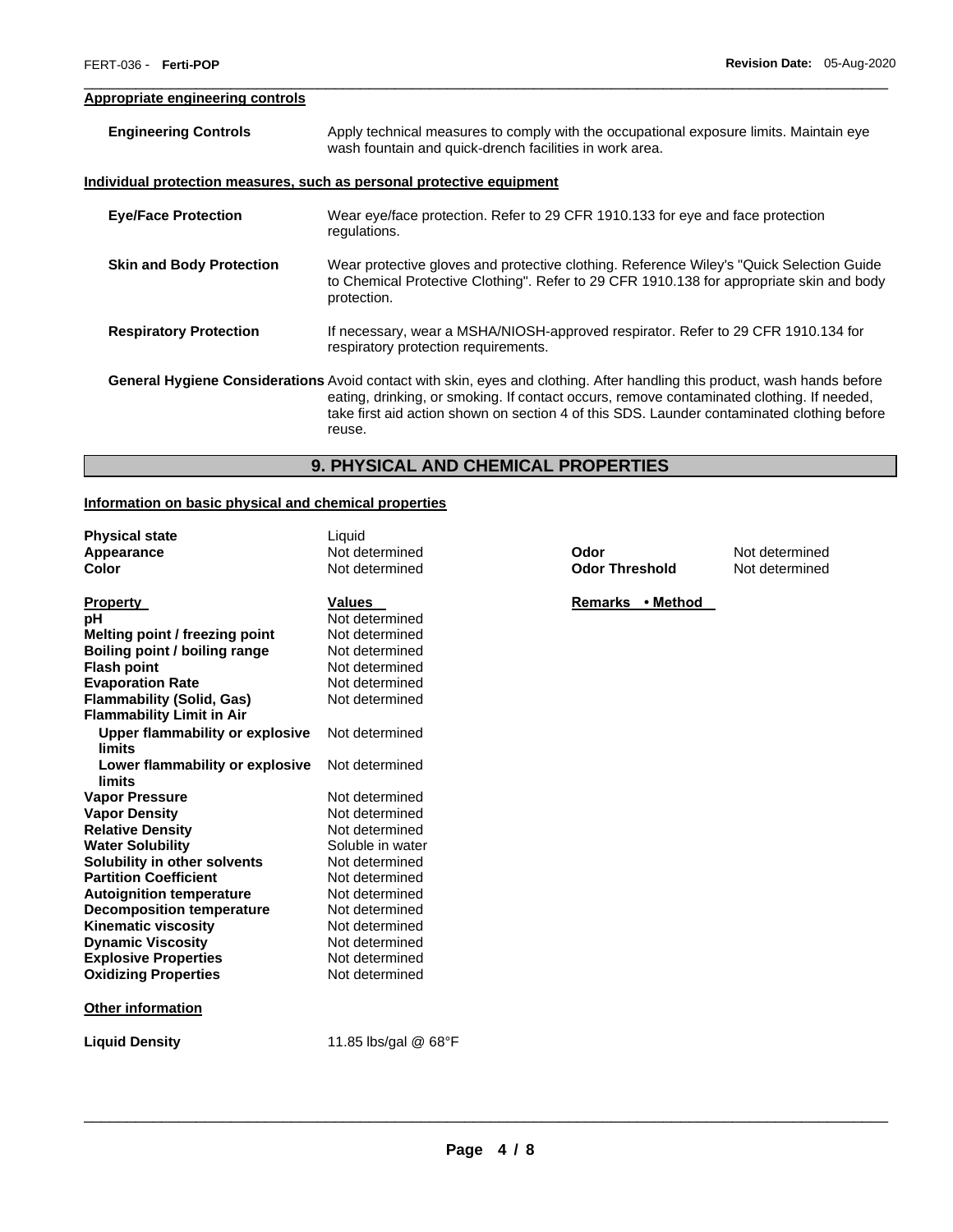# \_\_\_\_\_\_\_\_\_\_\_\_\_\_\_\_\_\_\_\_\_\_\_\_\_\_\_\_\_\_\_\_\_\_\_\_\_\_\_\_\_\_\_\_\_\_\_\_\_\_\_\_\_\_\_\_\_\_\_\_\_\_\_\_\_\_\_\_\_\_\_\_\_\_\_\_\_\_\_\_\_\_\_\_\_\_\_\_\_\_\_\_\_ **10. STABILITY AND REACTIVITY**

#### **Reactivity**

Not reactive under normal conditions.

#### **Chemical stability**

Stable under recommended storage conditions.

#### **Possibility of hazardous reactions**

None under normal processing.

#### **Conditions to Avoid**

Keep out of reach of children.

# **Incompatible materials**

Strong oxidizing agents. Strong acids. Strong bases.

#### **Hazardous decomposition products**

None known based on information supplied.

# **11. TOXICOLOGICAL INFORMATION**

#### **Information on likely routes of exposure**

| <b>Product Information</b> |                                                                                                    |
|----------------------------|----------------------------------------------------------------------------------------------------|
| <b>Eye Contact</b>         | Causes serious eye irritation.                                                                     |
| <b>Skin Contact</b>        | Causes skin irritation.                                                                            |
| <b>Inhalation</b>          | Do not inhale.                                                                                     |
| Ingestion                  | Irritating to mouth, throat and stomach. May cause nausea, vomiting, stomachache, and<br>diarrhea. |

# **Component Information**

| <b>Chemical name</b>             | Oral LD50             | Dermal LD50              | <b>Inhalation LC50</b>                   |
|----------------------------------|-----------------------|--------------------------|------------------------------------------|
| Phosphoric Acid<br>7664-38-2     | (Rat)<br>= 1530 mg/kg | (Rabbit)<br>= 2740 mg/kg | $(Rat)$ 1 h<br>$> 850$ mg/m <sup>3</sup> |
| Potassium hydroxide<br>1310-58-3 | (Rat)<br>= 284 mg/kg  |                          |                                          |

#### **Symptoms related to the physical, chemical and toxicological characteristics**

**Symptoms** Please see section 4 of this SDS for symptoms.

#### **Delayed and immediate effects as well as chronic effects from short and long-term exposure**

**Carcinogenicity** Based on the information provided, this product does not contain any carcinogens or potential carcinogens as listed by OSHA, IARC or NTP.

# **Numerical measures of toxicity**

|                               | The following values are calculated based on chapter 3.1 of the GHS document |  |
|-------------------------------|------------------------------------------------------------------------------|--|
| Oral LD50                     | 6,394.70 mg/kg                                                               |  |
| <b>Dermal LD50</b>            | 32,657.90 mg/kg                                                              |  |
| ATEmix (inhalation-dust/mist) | 5.97<br>ma/L                                                                 |  |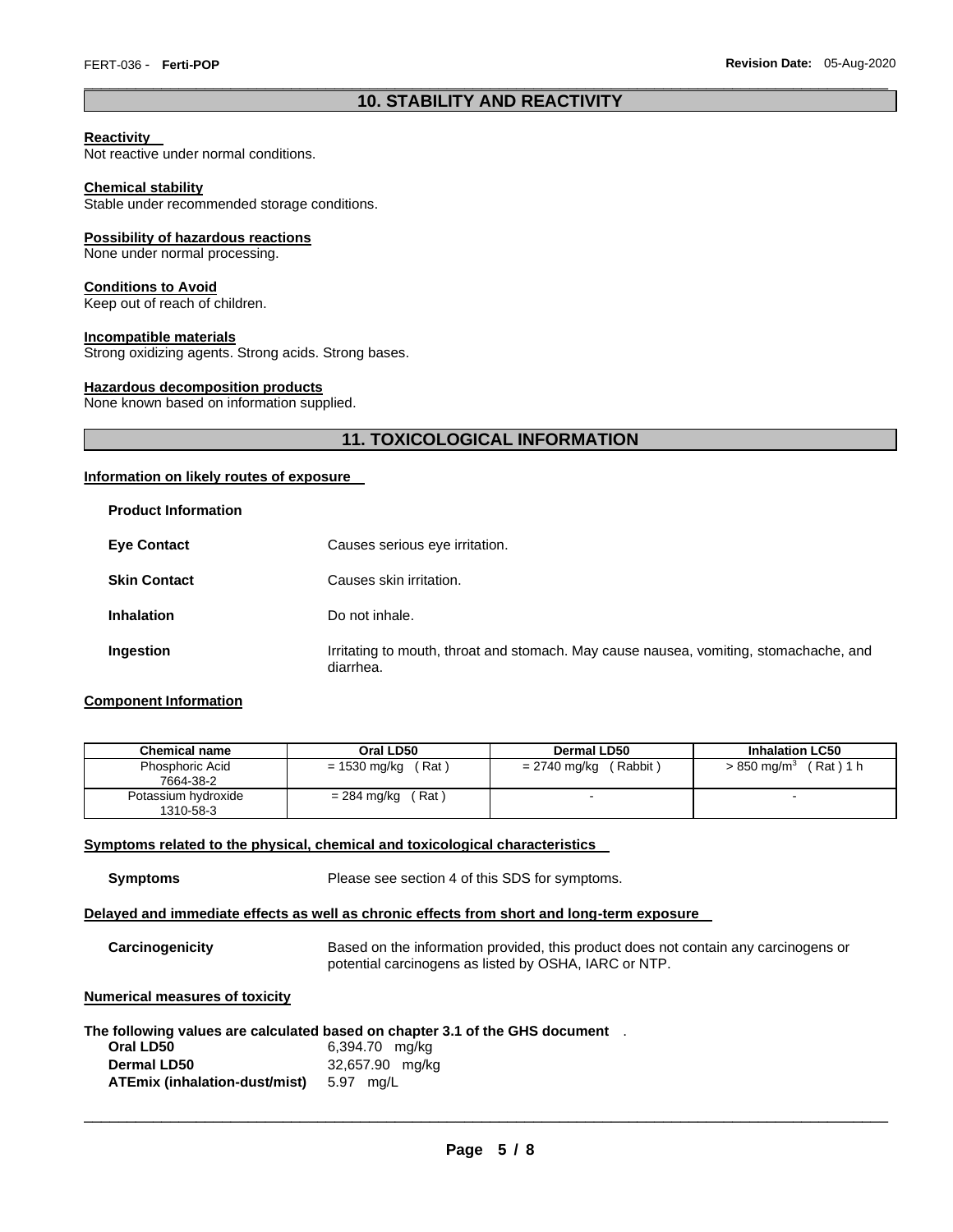# \_\_\_\_\_\_\_\_\_\_\_\_\_\_\_\_\_\_\_\_\_\_\_\_\_\_\_\_\_\_\_\_\_\_\_\_\_\_\_\_\_\_\_\_\_\_\_\_\_\_\_\_\_\_\_\_\_\_\_\_\_\_\_\_\_\_\_\_\_\_\_\_\_\_\_\_\_\_\_\_\_\_\_\_\_\_\_\_\_\_\_\_\_ **12. ECOLOGICAL INFORMATION**

# **Ecotoxicity**

Harmful to aquatic life with long lasting effects.

# **Component Information**

| <b>Chemical name</b>             | Algae/aguatic plants | Fish                                          | Crustacea                            |
|----------------------------------|----------------------|-----------------------------------------------|--------------------------------------|
| Phosphoric Acid<br>7664-38-2     |                      | 13 - 3.5: 96 h Gambusia affinis mg/L<br>LC50  | 4.6: 12 h Daphnia magna mg/L<br>EC50 |
| Potassium hydroxide<br>1310-58-3 |                      | 80: 96 h Gambusia affinis mg/L<br>LC50 static |                                      |

# **Persistence/Degradability**

Not determined.

#### **Bioaccumulation**

There is no data for this product.

# **Mobility**

| <b>Chemical name</b>   | <b>Partition coefficient</b> |
|------------------------|------------------------------|
| hvdroxide<br>Potassium | 0.83                         |
| 310-58-3<br>∩1∿        |                              |

#### **Other Adverse Effects**

Not determined

# **13. DISPOSAL CONSIDERATIONS**

#### **Waste Treatment Methods**

| <b>Disposal of Wastes</b>     | Disposal should be in accordance with applicable regional, national and local laws and<br>regulations. |
|-------------------------------|--------------------------------------------------------------------------------------------------------|
| <b>Contaminated Packaging</b> | Disposal should be in accordance with applicable regional, national and local laws and<br>regulations. |

# **California Hazardous Waste Status**

| <b>Chemical name</b>             | California Hazardous Waste Status |
|----------------------------------|-----------------------------------|
| Phosphoric Acid<br>7664-38-2     | Corrosive                         |
| Potassium hydroxide<br>1310-58-3 | Toxic<br>Corrosive                |

# **14. TRANSPORT INFORMATION**

| <b>Note</b> | Please see current shipping paper for most up to date shipping information, including<br>exemptions and special circumstances. |
|-------------|--------------------------------------------------------------------------------------------------------------------------------|
| <u>DOT</u>  | Not regulated                                                                                                                  |
| <u>IATA</u> | Not regulated                                                                                                                  |
| <b>IMDG</b> | Not regulated                                                                                                                  |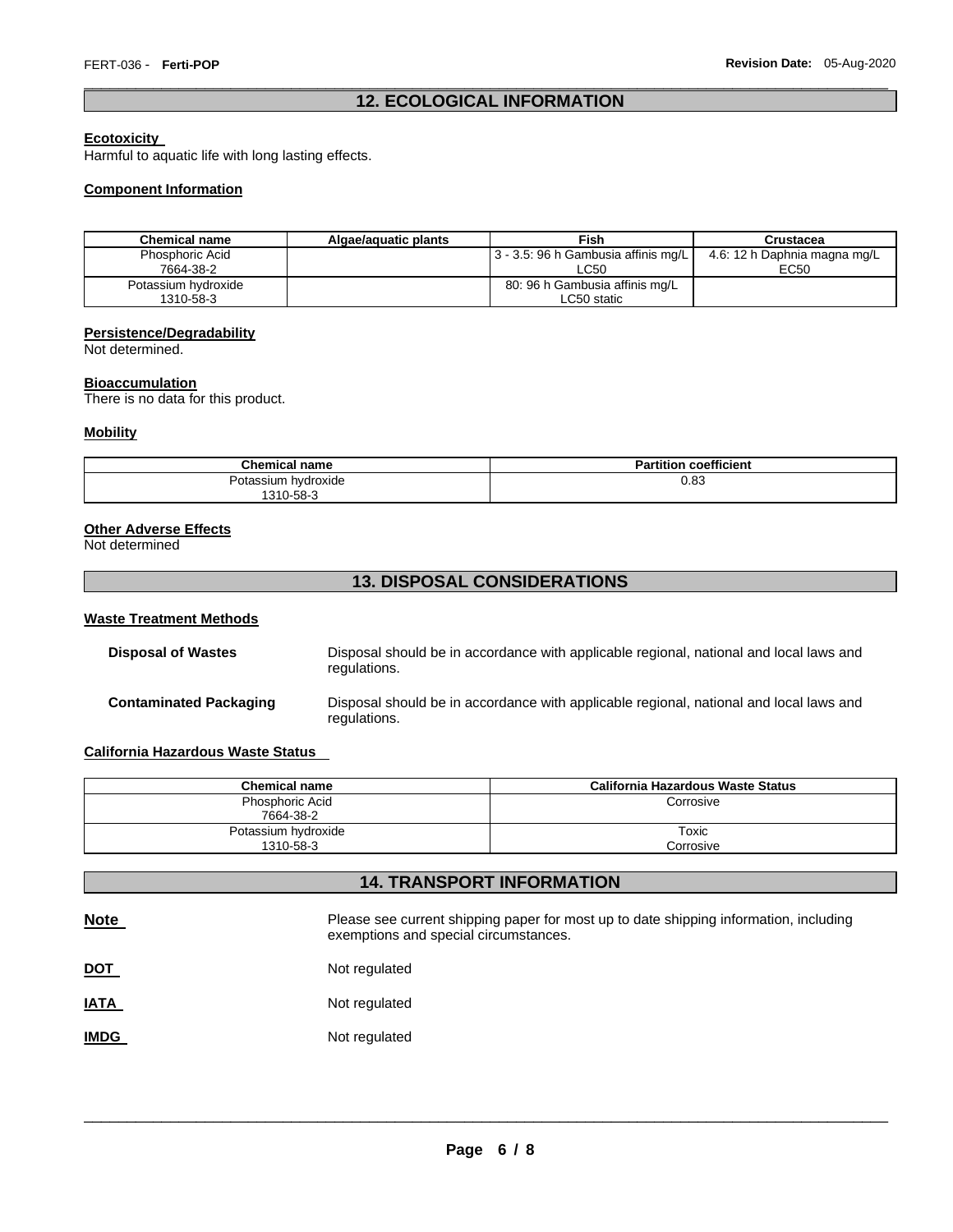# \_\_\_\_\_\_\_\_\_\_\_\_\_\_\_\_\_\_\_\_\_\_\_\_\_\_\_\_\_\_\_\_\_\_\_\_\_\_\_\_\_\_\_\_\_\_\_\_\_\_\_\_\_\_\_\_\_\_\_\_\_\_\_\_\_\_\_\_\_\_\_\_\_\_\_\_\_\_\_\_\_\_\_\_\_\_\_\_\_\_\_\_\_ **15. REGULATORY INFORMATION**

#### **International Inventories**

| <b>Chemical name</b> | TSCA TSCA Inventory   DSL/NDSL   EINECS/ELI  <br><b>Status</b> | NCS | <b>ENCS</b> | <b>IECSC</b> | <b>KECL</b> | <b>PICCS</b> | <b>AICS</b> |
|----------------------|----------------------------------------------------------------|-----|-------------|--------------|-------------|--------------|-------------|
| Phosphoric Acid      | ACTIVE                                                         |     |             |              |             |              |             |
| Potassium hydroxide  | ACTIVE                                                         |     |             |              |             |              |             |

#### **Legend:**

*TSCA - United States Toxic Substances Control Act Section 8(b) Inventory* 

*DSL/NDSL - Canadian Domestic Substances List/Non-Domestic Substances List* 

*EINECS/ELINCS - European Inventory of Existing Chemical Substances/European List of Notified Chemical Substances* 

*ENCS - Japan Existing and New Chemical Substances* 

*IECSC - China Inventory of Existing Chemical Substances* 

*KECL - Korean Existing and Evaluated Chemical Substances* 

*PICCS - Philippines Inventory of Chemicals and Chemical Substances* 

*AICS - Australian Inventory of Chemical Substances* 

# **US Federal Regulations**

#### **CERCLA**

This material, as supplied, contains one or more substances regulated as a hazardous substance under the Comprehensive Environmental Response Compensation and Liability Act (CERCLA) (40 CFR 302)

| <b>Chemical name</b>   | <b>Hazardous Substances RQs</b> | <b>CERCLA/SARA RQ</b> | <b>Reportable Quantity (RQ)</b> |
|------------------------|---------------------------------|-----------------------|---------------------------------|
| <b>Phosphoric Acid</b> | 5000 lb                         |                       | RQ 5000 lb final RQ             |
| 7664-38-2              |                                 |                       | RQ 2270 kg final RQ             |
| Potassium hydroxide    | 1000 lb                         |                       | RQ 1000 lb final RQ             |
| 1310-58-3              |                                 |                       | RQ 454 kg final RQ              |

#### **SARA 313**

Section 313 of Title III of the Superfund Amendments and Reauthorization Act of 1986 (SARA). This product does not contain any chemicals which are subject to the reporting requirements of the Act and Title 40 of the Code of Federal Regulations, Part 372

#### **CWA (Clean Water Act)**

This product does not contain any substances regulated as pollutants pursuant to the Clean Water Act (40 CFR 122.21 and 40 CFR 122.42)

| <b>Chemical name</b> | <b>CWA - Reportable</b><br>Quantities | <b>CWA - Toxic Pollutants CWA - Priority Pollutants</b> | <b>CWA - Hazardous</b><br><b>Substances</b> |
|----------------------|---------------------------------------|---------------------------------------------------------|---------------------------------------------|
| Phosphoric Acid      | 5000 lb                               |                                                         |                                             |
| Potassium hydroxide  | 1000 lb                               |                                                         |                                             |

# **US State Regulations**

#### **California Proposition 65**

This product does not contain any Proposition 65 chemicals.

# **U.S. State Right-to-Know Regulations**

| <b>Chemical name</b>         | New Jersey | <b>Massachusetts</b> | Pennsylvania |
|------------------------------|------------|----------------------|--------------|
| Phosphoric Acid<br>7664-38-2 |            |                      |              |
| Potassium hydroxide          |            |                      |              |
| 1310-58-3                    |            |                      |              |